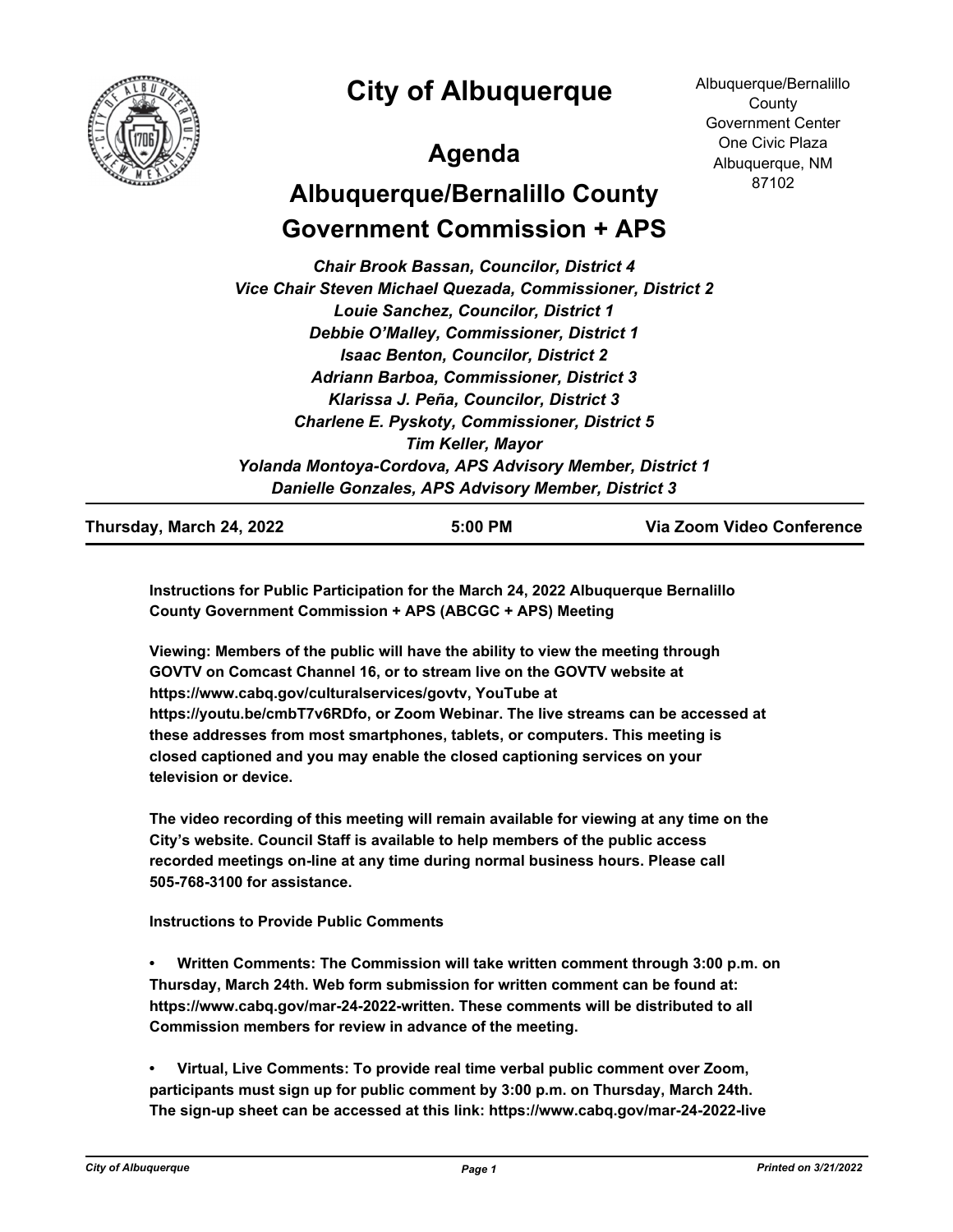**• Note: Participants must sign up for public comment with the Zoom username or phone number that they will be entering the Zoom meeting with so that they can be identified when accessing the meeting. Persons who do not provide this information will not be allowed into the meeting, but may still view the meeting via Zoom Webinar, YouTube live or on GOVTV.** 

**• Participants will be an Attendee in the Zoom Webinar until the public comment period begins. The Zoom moderator will move you into the meeting room as Panelist when it's your turn to provide public comments.**

**• Access the Zoom Webinar by following this link, or entering the room information manually, or by calling via telephone**

**https://cabq.zoom.us/j/86730063864 Webinar ID: 867 3006 3864 (669) 900-6833 // 867 3006 3864#**

**• Participants will be able to view the meeting via Zoom while waiting for public comments, but participants can also watch on YouTube live or GOVTV.**

**• Once called upon for public comment, the participants will be able to unmute themselves and turn on their camera.**

**• If you are also watching on YouTube or GOVTV, please note that the online stream lags approximately 10 seconds behind the Zoom meeting. Please mute or pause the online stream once you are in the Zoom meeting room to avoid feedback between the Zoom meeting room and the online broadcast.**

**• Public comment will be limited to 2 minutes or less, depending on the number of speakers signed up. Your time will start when you begin speaking and you will be informed when your time has concluded, at which point your microphone will be muted and your camera will be turned off.**

**Public Comment ground rules:**

- **Comments are to be addressed to Commission members only, through the Chair.**
- **Please keep your comments germane to the topics on the agenda.**
- **Any disruptive conduct will result in removal from the Zoom Webinar.**

### **1. Call to Order**

### **2. Approval of Minutes**

**A. February 24, 2022, ABCGC+APS Meeting Minutes**

## **3. Public Comment**